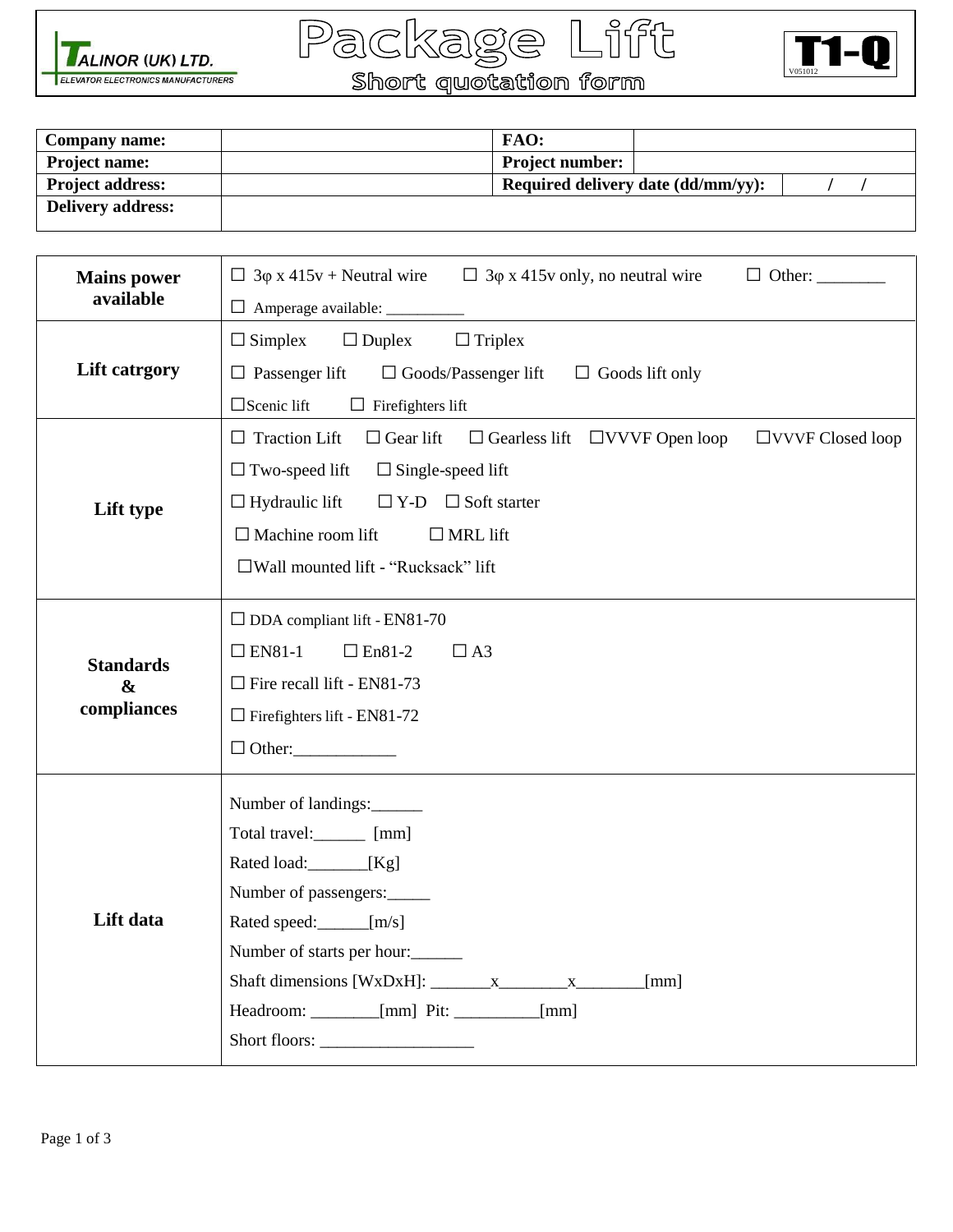

.ifft  $\overline{\Pi}$ Pa  $\circledcirc$ (ර)



| <b>ELEVATOR ELECTRONICS MANUFACTURERS</b> | V051012<br>Short quotation form                                                                                                                                                                                                                                                                                                                                                                                                                                                                                                                                                                                                                                                                                                                           |
|-------------------------------------------|-----------------------------------------------------------------------------------------------------------------------------------------------------------------------------------------------------------------------------------------------------------------------------------------------------------------------------------------------------------------------------------------------------------------------------------------------------------------------------------------------------------------------------------------------------------------------------------------------------------------------------------------------------------------------------------------------------------------------------------------------------------|
|                                           | <b>Shaft stracture:</b><br>$\Box$ Brick shaft<br>$\Box$ Concrete shaft<br>$\Box$ Metal structure shaft $\Box$ Shaft to be supplied with the lift<br>$\Box$ Shaft lighting system                                                                                                                                                                                                                                                                                                                                                                                                                                                                                                                                                                          |
| Shaft data                                | <b>Landing Doors:</b><br>Number of landing doors: ______ (Enterances)<br>□ Heavy duty landing doors<br>$\Box$ Automatic landing doors<br>$\Box$ Fire rated landing doors<br>$\Box$ Swing, Hinged, manual landing doors                                                                                                                                                                                                                                                                                                                                                                                                                                                                                                                                    |
|                                           | $\Box$ Shutter-gate manual landing doors<br><b>Landing Doors finish:</b><br>$\Box$ Glass unframed<br>$\Box$ GlassFramed<br>$\Box$ RAL<br>$\square$ Stainless steel                                                                                                                                                                                                                                                                                                                                                                                                                                                                                                                                                                                        |
|                                           | <b>Landing operating panels:</b><br>$\square$ Surface mounted<br>$\Box$ Flush mounted<br>$\Box$ Down collective panels<br>$\Box$ Full collective panels<br>$\Box$ Landing operating panels mounted on landing architraves<br>$\Box$ Landing operating panels mounted on the wall<br>$\Box$ Number of LOPs (Duplex, Triplex) : $\Box$<br>$\Box$ Anti vandal pushes<br>$\Box$ Fire recall key-switch on main landing<br><b>Landing Signalisations:</b><br>$\square$ PI on main landing only<br>$\square$ PI on all landings<br>$\Box$ PI above entrance<br>$\Box$ PI within LOP<br>$\Box$ LCD TFT PI<br>$\Box$ Red/Yellow dot matrix PI<br>$\Box$ 7-Seg<br>$\Box$ Gong (landings)<br><b>Landing Architraves:</b><br>$\square$ Stainless steel<br>$\Box$ RAL |
| Car data                                  | <b>Car dimensions:</b><br>$[WxDxH]$ x $x$ [mm]<br><b>Car Doors:</b><br>$Car door1 clearance [WxH]:$ $x$ $100$ $N$ $100$ $N$<br>$Car door2 clearance [WxH]:$ $x$ $100$ $N$ $100$ $N$ $N$ $100$ $N$<br>$\Box$ Automatic doors<br>$\Box$ Centre opening<br>$\square$ Side opening<br>$\Box$ Selective car doors operation<br>$\Box$ Heavy duty car doors<br>$\Box$ Reinforced car sill                                                                                                                                                                                                                                                                                                                                                                       |